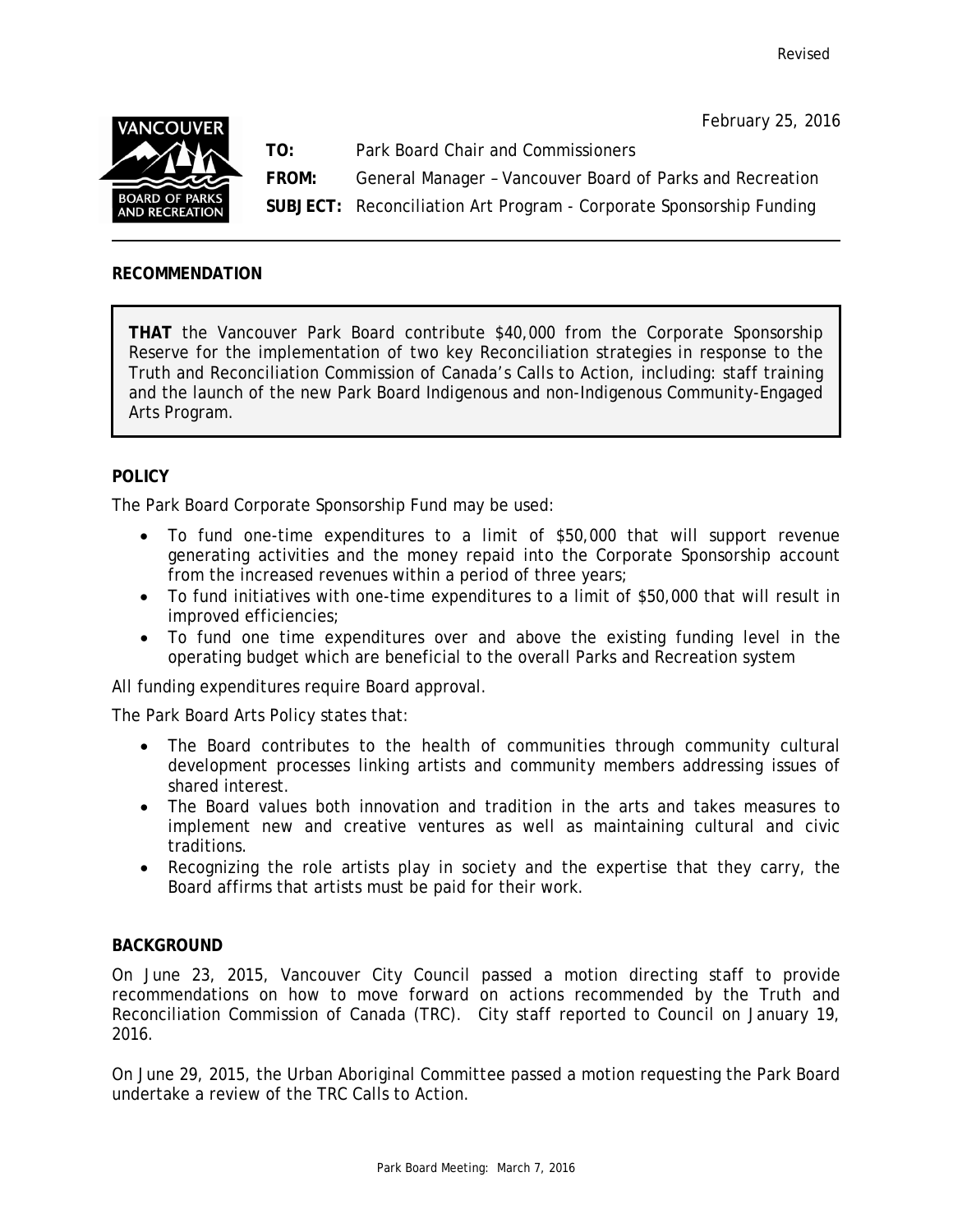On July 20, 2015, the Vancouver Park Board passed a motion directing staff to report back with recommendations on how to move forward on actions recommended by the TRC that are within the Park Board's jurisdiction.

On January 11, 2016, the Vancouver Park Board passed a motion directing staff to implement 11 strategies which address the principles contained in the TRC's Call to Action.

### **DISCUSSION**

The TRC issued 94 Calls to Action in its report; in January staff was directed to implement eleven strategies which address the TRC principles, (see Appendix A).

At this time five of the strategies are underway including:

- adoption of the United Nations Declaration on the Rights of Indigenous Peoples
- the precedent setting work on Stanley Park
- review of archeological protocols
- acknowledgement of Aboriginal language rights
- no charge is being levied for changes to reclaimed names for OneCard users

Four of the strategies require staff review of existing policies, practises and opportunities including:

- 360 degree approach to programming
- review of monument, memorial and public art donation processes
- review of business contracts and procurement policies
- review of event permitting and sports hosting protocols

The two remaining strategies require one time expenditures over and above the existing funding level in the operating budget. These are to:

- Work with First Nations peoples and other civic bodies to identify, create, and deliver appropriate and actionable staff training on indigenous issues and reconciliation.
- Establish and fund as a priority a program for Indigenous and non-Indigenous artists to undertake collaborative community-engaged projects and produce works that contribute to the reconciliation process.

Both of these strategies play an important role in creating communities of understanding between Indigenous and non-Indigenous community members. The power of tailored educational opportunities and of professionally led community-engaged arts projects to bridge difference, create new cultural understanding and inspire individual and collective action is well known. By funding the first year of these activities the Park Board will allow the important work of Reconciliation to begin in local communities. In subsequent years both of these strategies will be funded through the annual operating budget.

The contribution to development and delivery of appropriate and actionable staff training on indigenous issues and reconciliation is \$15,000. This figure is based on existing third party workshops which have a set agenda and an average cost of \$1,500 - \$3,000. The amount requested would allow for the customization and piloting of three models of training appropriate to different staff groups.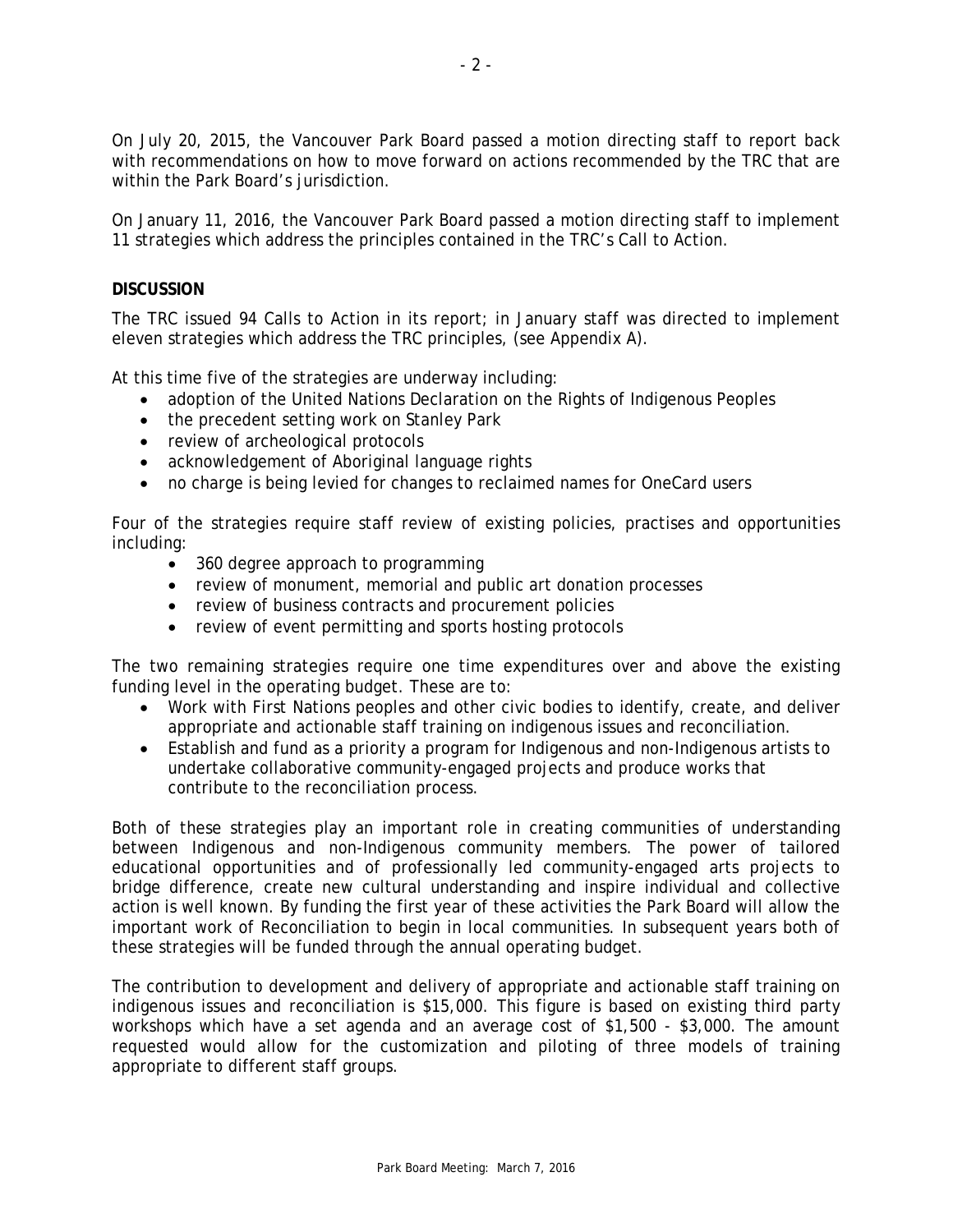The contribution to the priority goal of establishing a community-engaged arts program with Indigenous and non-Indigenous artists is \$25,000. This figure is based on current funding levels for successful Park Board programs such as the Artists in Communities program. A key element of this new Reconciliation Community-Engaged arts strategy is the engagement of Indigenous and non-Indigenous artists working together. This figure establishes the practise of fair remuneration for the complex work of co-creation between artists from different cultures and the engagement of a wide variety of community members.

### **SUMMARY**

The Vancouver Board of Parks and Recreation has made a commitment to move forward on the actions recommended by the TRC that are within Park Board's jurisdiction. The eleven strategies Park Board directed staff to implement reflect a broad inclusive approach and mark the next phase of the journey embarked upon under the direction of the Board. With Board approval of the \$40,000 all eleven of the identified Reconciliation strategies will move forward in 2016.

This request for funds from Corporate Sponsorship complies with the policy for the use of Corporate Sponsorship funds and sufficient funds are available in the reserve to provide for this request.

General Manager's Office Vancouver Board of Parks and Recreation Vancouver, BC

Prepared by: jil weaving - Arts, Culture and Engagement

jw/ep/clc/jk